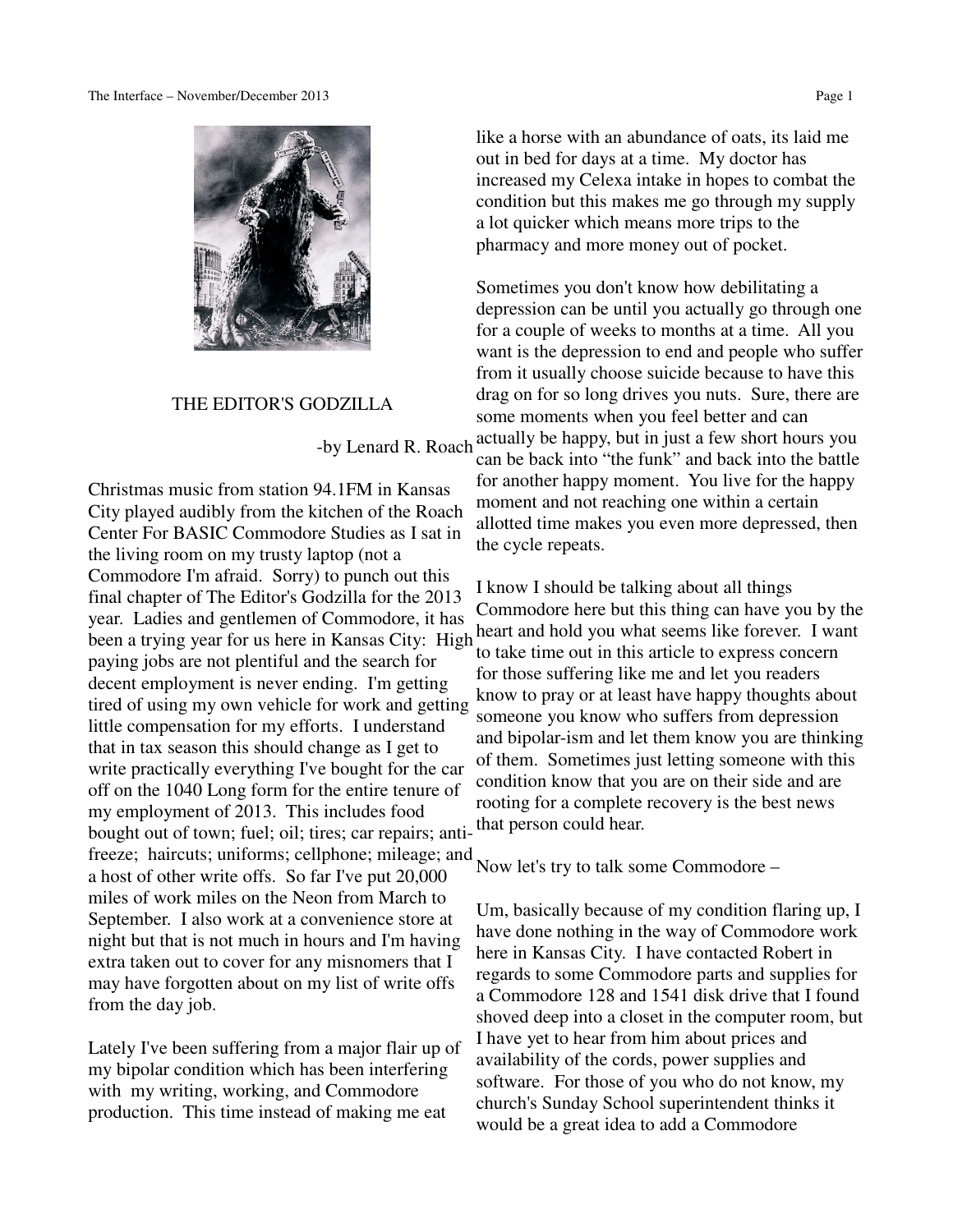computer to the list of things the children can "purchase" in the Sunday School Store. Children earns Sunday School "bucks" by turning in assignments, memorizing Scriptures, and bringing a visitor to class, along with other features to earn said "bucks." These "bucks" can be used to buy real, honest-to-goodness merchandise in the store that has been donated by members of the church or the Center, but I found out that the best way to do bought by the church itself. At first they would found an unused Commodore 128 in the Center, they were even more excited.

So what is missing? Basically everything to make This note alone shows that I am making progress the Commodore 128 and 1541 disk drive work and with my disease and I am getting up and about in video cables, and software. Robert I know has probably been busy with end of semester things at depressed friend or relative: Get them out and school to actually look into all of what I need, but he was kind enough to inform me that there is no possible way for me to get a Commodore 128 power supply without getting another Commodore serious, they won't do it on their own. The last 128, but he did direct me to The Computer Station time I went through this kind of depression was in Long Beach, California, where the owner is trying to relinquish his Commodore supply and may have the power brick I am seeking.

who has been storing all of the club's Commodore I made while fighting this funk. hardware and asked if I wanted any of it and he gave me a short list of what he still had. I quickly e-mailed him back and let him know I was definitely interested and wanted to know when I yet to receive a return e-mail from him. I will be definitely looking at both avenues to make sure that from the Homestead website. Sadly, I don't know all the bases for the church is covered and they have all they need. In the way of software I am looking for copies of Rampage, Caveman Ug-Lympics, and The Three Stooges, but, of course, to working in BASIC programming. I know that make these pieces of software to work, I will needing functioning joysticks so I best add these requests to my laundry list of Commodore collectibles. If you have any of this material lying somewhat. around your home and have no where to dispose of it, then please contact me at

lenardroach@yahoo.com and maybe we can arrange a mailing date sometime after the holidays.

have been happy with a Commodore 64, but when Ito work, and, as I stated before, my bipolar-ism has function. I need power supplies, serial BUS cables, the way of writing and getting back into some sort Time for a twist. I received an e-mail from and old also profitable. I can't wait to get my check for the Commodore Users Group of Kansas City member end of the month's work and see how much money Speaking of holidays, I hope that everyone got what they were asking Santa Claus for. I personally have been asking for more money to play catch up on my bills and other needs around that is to just get off my lazy, flatulent butt and go been keeping bed ridden for a while. This makes me glad that I am out in the living room of the Roach Center typing in this piece for the paper. of a life. This will also be helpful to your doing something; even playing a video game on the Commodore can be rehabilitating. It takes a lot of effort to make the depressed do stuff and, to be August and I was out of work for three weeks. My day job was good to me and kept me hopping from delivery to delivery all week (due to the Christmas holiday) so not only was it rehabilitating, it was

could pick the computers and drives up, but I have innovations are coming in the future as I read some Commodore is a great computer and has brought several dollars into the Roach Center over the past twenty years or so. I know that more Commodore of the post that are e-mailed to me automatically how to maneuver around on the Homestead site, otherwise I would log into the site myself and see if there in anything I can do to help those who are many of these who are programming are talking well over my head, but once in a while there is someone who is working in V2.0 and I can help

In closing for this issue, let me say,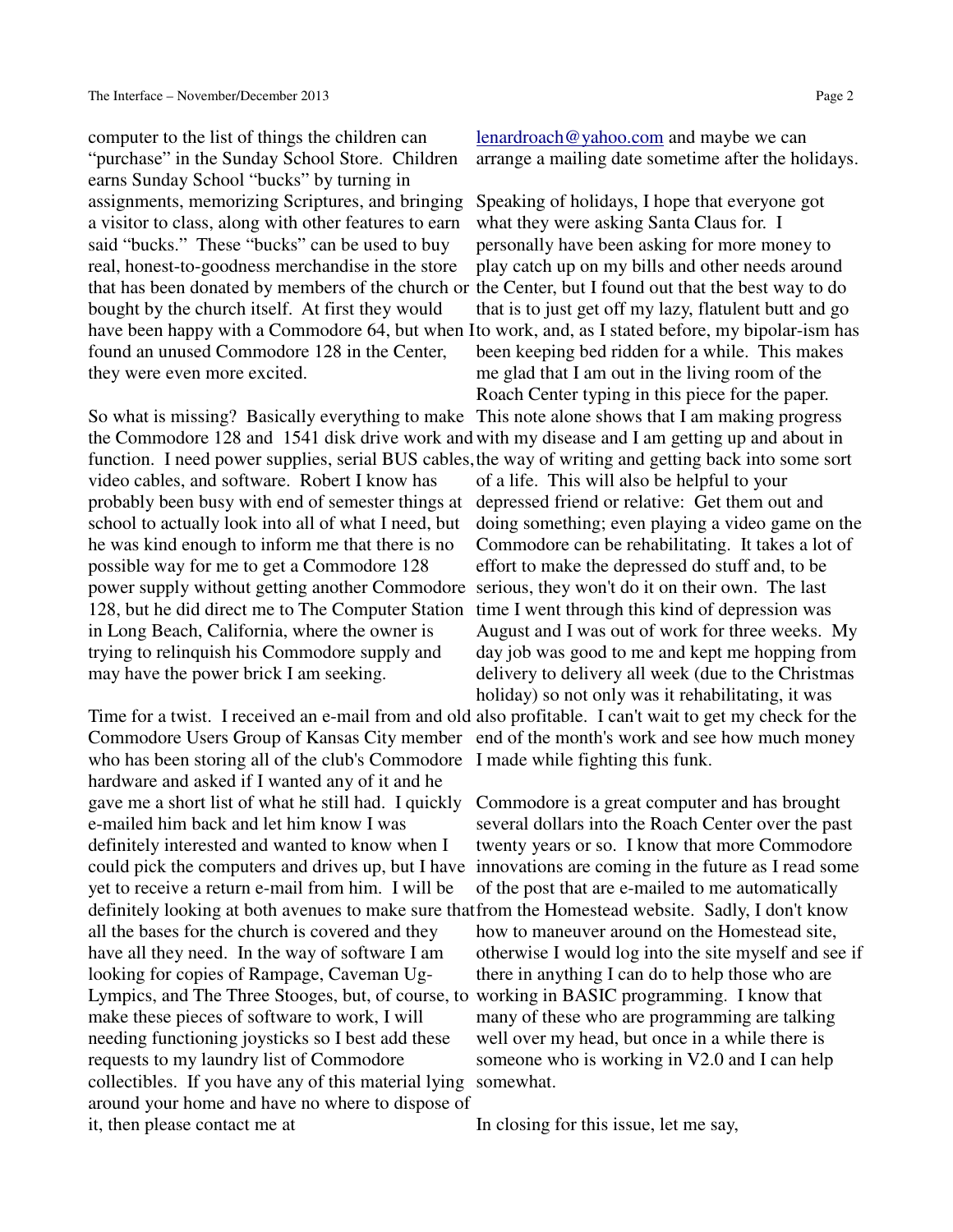"Congratulations" to the Fresno Commodore Users I'm guessing it's well into thirty years and here's to Group for surviving another year in the Commodore universe without so much as thinking innovations. of folding or shutting the doors to the club at any time. I don't know how many years FCUG has been in service to the Commodore community, but another successful year of Commodore MONTHLY MEETING REPORT

# NOVEMBER 2013

# -By Dick Estel & Robert Bernardo



We had the largest attendance in a long time, with all the local regulars and several guests. This included Robert Bernardo, Dick Estel, Louis Mazzei and son Vincent, Brad Strait and his kids, Katelyn and William; and Roger Van Pelt. From Patterson, 90 miles away up the valley, came Greg Dodd and son Gregory. Late in the day, Raymond Ciula, who had visited in August, stopped in briefly to donate some more Commodore and Amiga software to the club. Before the day was over, Greg became our newest member.

My notes may be a bit hard to figure out, because I had some secretarial "help." Katelyn received crayons from the waitress and quickly used up a lot of the white space on the paper that came with them. She then proceeded to "borrow" my notebook to write on. Being in kindergarten, she printed very well (better than me), but few of the words she wrote pertained to Commodore.

Greg was interested in all types of vintage computers, but his big love was arcade games, and he had several in his garage. He was an Atari user, as was Louis, so they spent a good part of the meeting discussing that subject. In fact, with the number of people present, there was a lot of discussion about all kinds of things, and it was hard to actually conduct business (not that we do much of that anyway).

Early in the meeting, there was a tragedy. When Vincent's beloved VIC-20 was plugged into power and into a monitor, the blue smoke escaped. When that happened, we knew well that a machine can no longer function. Ray Carlsen had repaired two VIC-20 motherboards for Louis, one of which hopefully can replace the smoked one. Later when Louis opened the machine, he found out that a component (resistor, capacitor?) had melted.

Looking ahead to the Commodore Vegas Expo 2014, Robert reported that an Amiga 1000 will be among the major raffle prizes, and all the planning seemed to be on schedule. You can keep up with what's in store at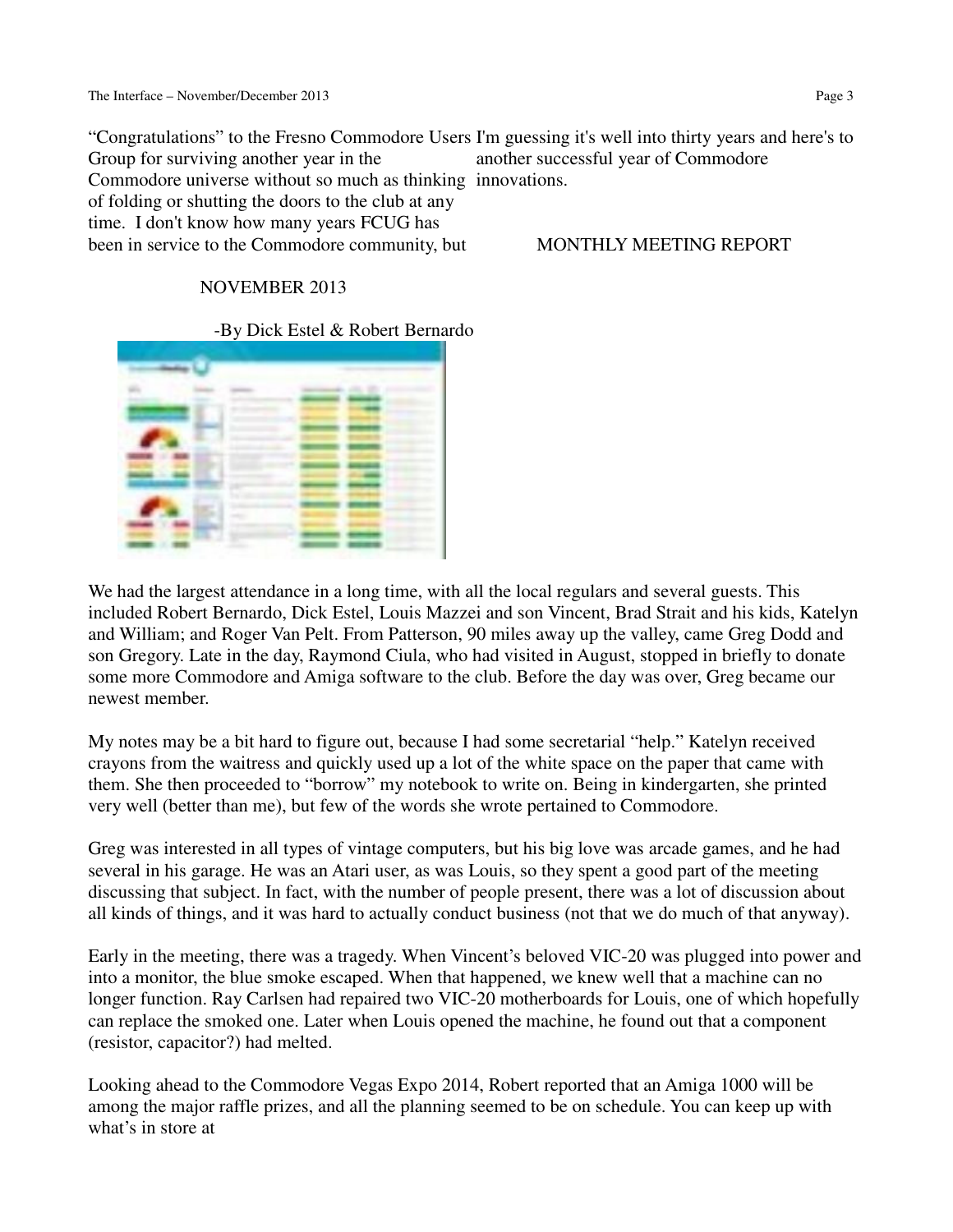http://www.commodore.ca/forum/viewforum.php?f=6&sid=cf9975741f3bfb4929f2c3e7600f90cb, but it would be easier to log on to www.dickestel.com/fcug.htm and click on "CommVEx 2014" near the top.

Robert will be seeing Commodore repair tech Ray Carlsen at Thanksgiving time and offered to take any equipment that needs service, including the damaged VIC-20 mentioned above. Also Robert reported that the Brian Bagnall's book about the Amiga years of Commodore Business Machines had been cancelled. Several years ago Bagnall produced the book, "On the Edge: the Rise and Fall of Commodore," which covered the entire history of Commodore Business Machines. Then he wrote an expanded version,

"Commodore: A Company on the Edge," covering the CBM from 1978-1984. The new book was to be the completion of this project, covering CBM from 1985-1994. There's a website for the original book athttp://www.commodorebook.com/ , and both books are available at Amazon (search "Commodore on the Edge").

With help from Louis and others, Robert will slowly and surely be transferring his Commodore and Amiga videos from Blip.tv to YouTube. Blip changed its terms of service (now only entertainment videos and no videos about meetings/presentations), making it impossible to continue to use that site.

During his recent visit to the AmiWest Show in Sacramento, Robert obtained a Commodore B128, along with software, a monitor, and a CBM 8050 dual-disk drive, which was slightly smaller than a golf cart and required two men and a boy to lift -- all for the bargain price of \$50. The B128 will be demonstrated at a later date.

During the show, Robert was honored with the John Zacharias Award from AmiWest and the Sacramento Amiga Computer Club, in recognition of outstanding support and technical assistance to the club and the show. Since the early 2000's, his filming and subsequent Internet posting of the videos of the AmiWest speeches and presentations have provided historical perspective on the development of the Amiga computer.

Robert brought a table of stuff he acquired at the Computer Station in Long Beach, California, which is slowly and not very surely going out of business. The haul included software for the VIC-20, Plus/4, Amiga CDTV, and of course various C64 and C128 items. There was a pile of GEOS graphic disks from "Those Designers," which Dick would have tried to sneak out with ten years ago, but now he enjoyed them from a historical perspective only. Also from Computer Station came four used joysticks for sale. All joysticks were in different states of condition. Louis bought the Atari joystick to repair, and Roger bought the Wico joystick.

Robert is working with a group of California vintage computer enthusiasts to re-establish a West Coast exhibition to replace the late, lamented Vintage Computer Festival. The working title is BART Con – Bay Area Retro Technology Convention – and is planned for summer, 2014, at Hacker Dojo in Mountain View,California. It will feature not just computers but other older technology, although Robert rejects Dick's suggestion of the hand-cranked ice cream maker as an excellent example of old tech.

# DECEMBER 2013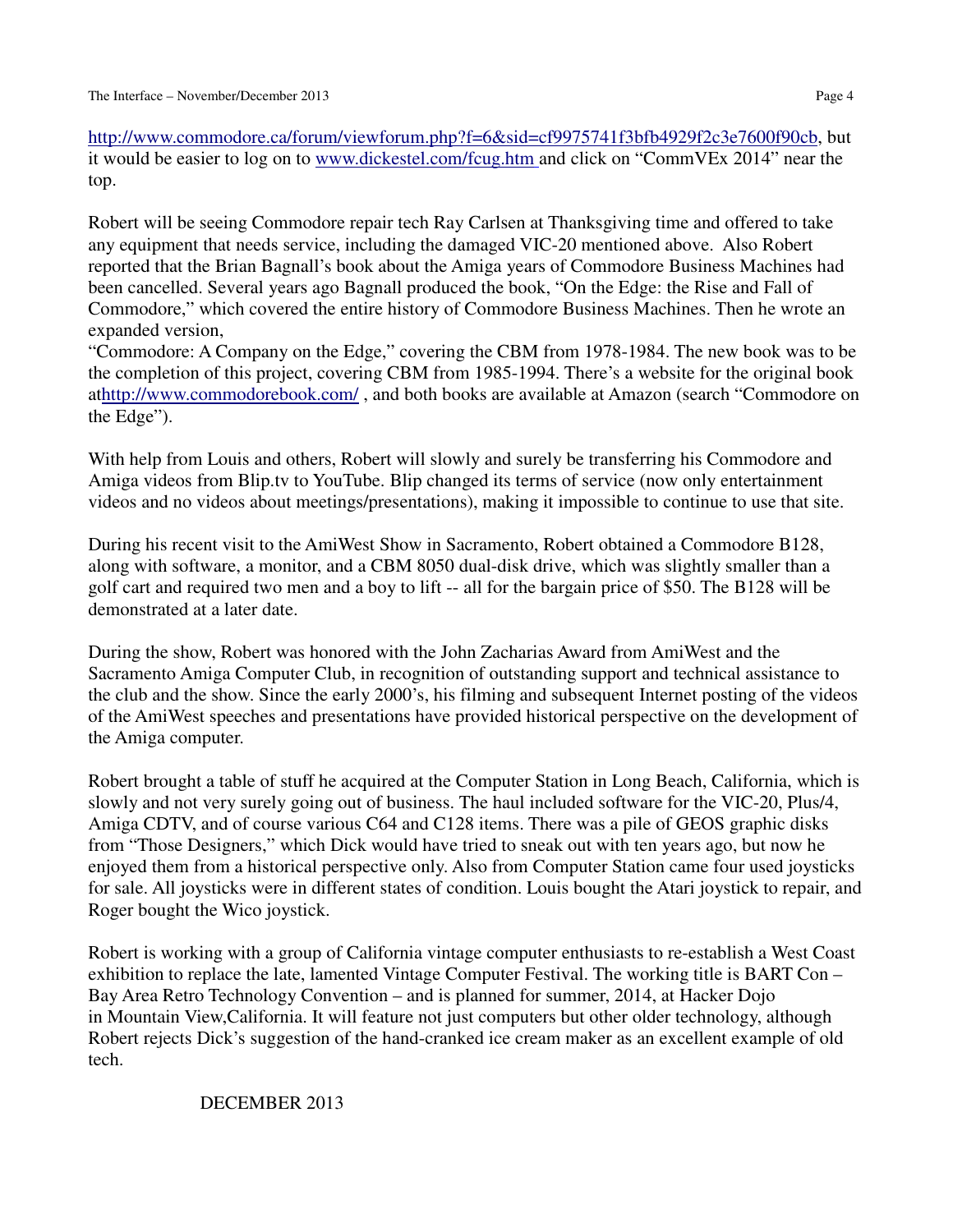# -by Robert Bernardo & Dick Estel

Illness and family obligations kept half our members away from the December meeting, so it was just Greg and Gregory Dodd, Robert Bernardo, and Dick Estel.

We still had plenty to talk about and hardware and software to look at. Dick brought a device that will convert a PC signal to VGA for connection to a TV. He had won this at CommVEx several years ago but had no need for it, so Greg happily took it off his hands.

Robert had been to Oregon and brought back Louis Mazzei's VIC-20 motherboards that Ray Carlsen had repaired. Robert told of Ray's latest prototype, a power supply that uses modern components and will connect to either a C64 or C128. Ray is also developing version 2 of his Computer Saver, which goes between the power supply and computer to protect the latter from over-voltages.

We had a wide-ranging discussion of the SX-64, which Greg knew about but had never owned. Robert mentioned that only 10,000 were produced, accounting for its rarity and continuing relative high value. Robert said he would bring a SX-64 to the next meeting, and Greg could examine it.

There was also an Amiga discussion, with Robert explaining that the newest model, the AmigaOne, was developed in the early 2000s, as rights to the name passed from one owner to another. On a related note, Robert had been entrusted with an Amiga 4000 built into a tower, which had belonged to the late Lord Ronin (Dave Mohr) and which had not been claimed by his relatives or members of his club. We opened it up and took a look inside. This "PowerTower" ran on Amiga OS 3.9 through a Blizzard '040 board with 64 megs of Fast RAM.

The software part of the meeting included a look at the disk library from FUNHUG (Fremont, Union City, Newark, Hayward User Group) which disbanded a number of years ago. We ran several of the programs from a few of their many disks. Their disks-of-the-month were "flippy" disks with a C64 side and a C128 side. The C128 side of one examined disk had utilities and a demo which ran in 80-column mode.

Although not present, Roger Van Pelt had sent his Commodore Magic Voice speech module and two of the games that take advantage of its sound capabilities, Wizard of Wor and Gorf. We got it operating and the voice used seemed to fit very well with the games. Robert remarked that after playing Gorf awhile, the voice seemed to be making fun of him!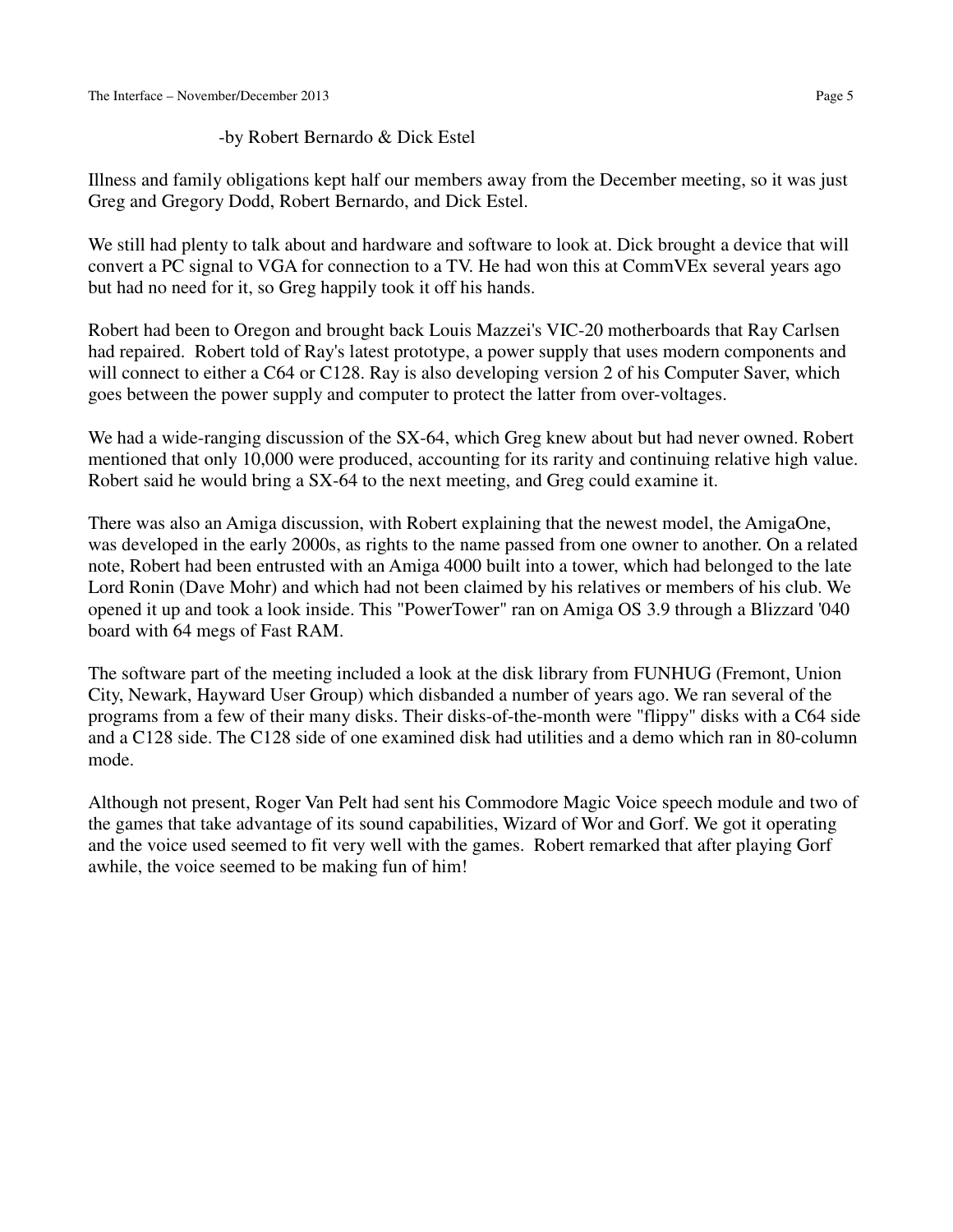

 FINDING A LONG LOST RELATIVE AND A COMMODORE USER

-By Dick Estel

Back in the late  $20^{th}$  century or early  $21^{st}$  I was looking through a newsletter that we received from the Commodore Computer Club of Toledo. It was a typical Commodore newsletter of the time, but what caught my attention was the return address.

First, it was P.O. Box 64 , which was nice, but of greater interest was that the town was Metamora OH, a small village near the Michigan border where my late mother grew up. Since everyone around there knew each other, I started Emailing the editor, Rob Snyder, asking who his family was, his wife's family, etc.

After several exchanges back and forth, I finally received information that Rob's wife Annette was descended from the Smiths of Raab's Corners. I asked Mother if she knew this family, and she said that we are distantly related.

Additional inquiries revealed that my mother and Annette are both descended from Gardner B. Mason (1829 – 1897). Gardner 's first wife died shortly after giving birth to their only child. This child grew up, married Sylvester Smith, and started a long and widespread family of descendents, of which Annette is one.

Gardner remarried, and had several more children, one of whom was my great grandfather. My genealogy program says that Annette and I are half 3rd cousin once removed.

It also turned out that Annette's grandmother, Meredith Kline Gillen, went to school with my dad, and my parents had visited her on some of their Ohio trips, but were not aware of the relationship.

In 2002 my parents and I visited the Snyders in Metamora, enjoying a nice dinner and getting to know them and their three delightful kids. At the time I wrote the following in my report of my trip: "Today we visited Rob and Annette, and their three children. They proved to be the kind of people you are glad to discover are related to you; nice and friendly and helpful in filling in blanks in the genealogical record. The kids are cute, smart and polite. We had dinner there, watched Helena (age 7) and Jacob (age 3) set up their model zoo, and enjoyed seeing 1 year old Catherine try to take a few steps.

"Rob 's Commodore set-up includes a C128-D, two 1581's, two 1571's, hard drive, CD-ROM player, and a C64 that can be switched in. He also has an Amiga and an SX64 (Annette has an Apple laptop to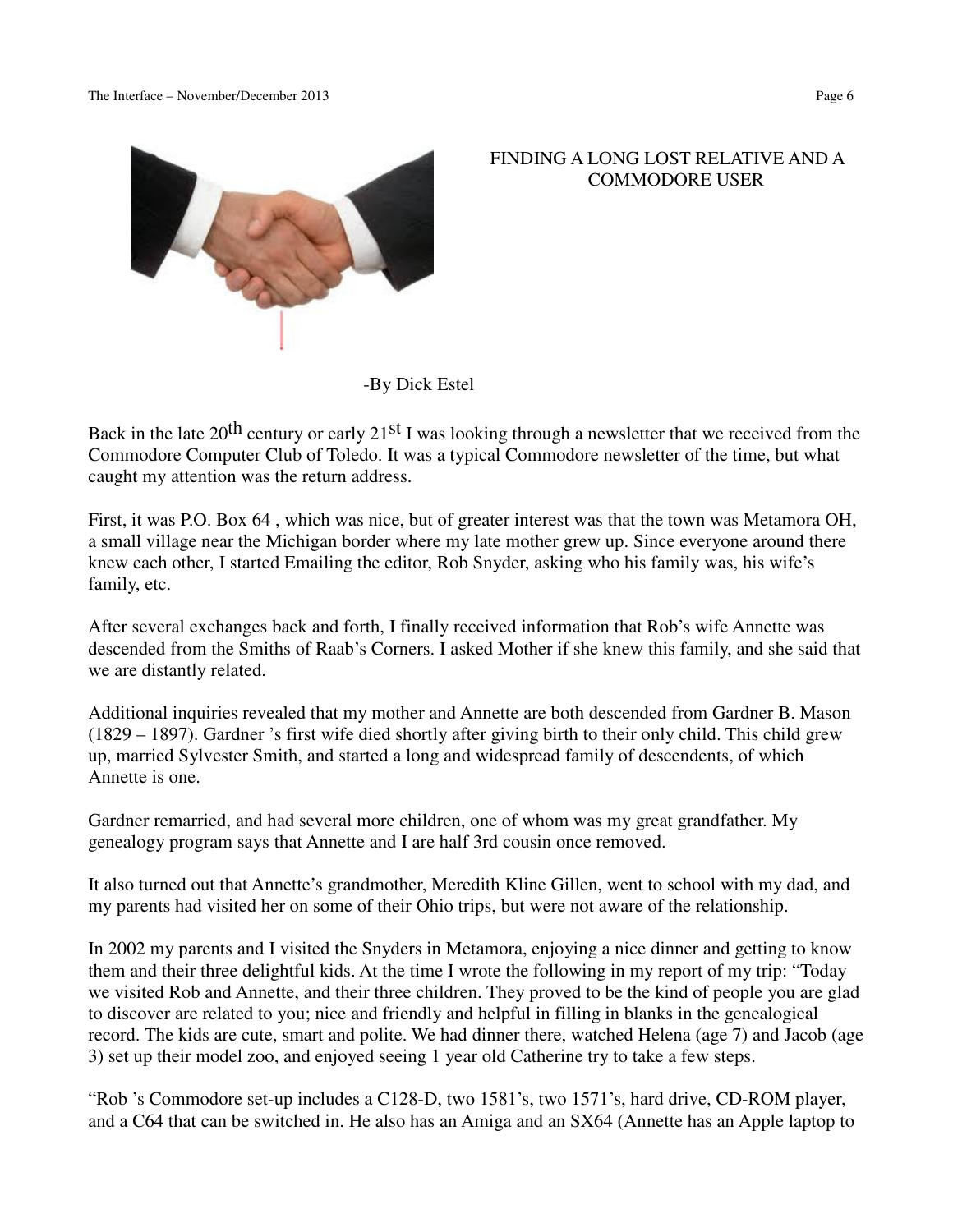round out the collection)."

Then in 2004 my grandson Mikie and I again paid the family a visit, this time at a rural home complete with pond near the town of Delta . By this time there was a new addition to the family, and the Snyder kids now number six.

Rob eventually became the president and editor of Meeting Commodore Users through the Mail, an international organization that finally closed down barely a year ago. He also had the sad duty of being the final president of the Toledo club.

We have stayed in touch over the years, and I have Commodore to thank for bringing me together with some "long lost" relatives whose existence was previously unknown to me.



SC3'S BACK YARD PARTY

A PERFECT "10"

Ten. Hard as it is to believe, November 9, 2013 marked the tenth time the Southern California Classic Collectors have hosted one of our nowlegendary "back yard" parties in Claremont, CA.. And now that we've finally hit double-digits, we're able to say with some confidence that we finally kind of know what we're doing. Set-up went power outages. The pizza was frequent, fresh and delicious. Over 160 attendees from all over California had a great time. And oh yeah, there were pinball machines.

Yes, finally. Those of you who attended our last

party at The Last Arcade on the Planet may recall that event as the first appearance of pinball at an SC3 shindig, but Nov. 9's meeting was the first time the silver ball made it to the fabled back yard. Thanks to our friend Mike M., Star Trek: The Next Generation and Terminator 2 tables were on the scene, captivating gamers with thrilling early '90s science-fiction licenses. Both tables were occupied all night long. It's hard to overstate how happy we are about this: SC3 has always celebrated gaming culture and history, and pinball is a big part of that. Arcade video games, home consoles, and pinball are the "big three" pillars on which our hobby stands; we loved seeing them all in the back yard together at last. Thanks again, Mike, and thanks also for bringing the three-player Super Sprint machine!

 -by Steve Hertz SC3 counts on contributions like those; new smoothly. The games were working. There were no Game Museum and Robert Bernardo from FCUG machines and games are always exciting. This event featured two systems not seen at SC3 before. First was an immaculate Apple ][ setup, resplendent in 1970's monochrome green glory, provided by our friend Brian. Equally awesome, with slightly more colorful graphics, was a Neo Geo AES running through an RGB studio monitor, provided by William. Our old friends Rik from the Handheld came by with a complement of '80s VFD tabletop games and an Amiga A600, respectively. Also appearing was a PS2 store kiosk, which showed up as a for-sale item and ultimately went home with a new owner, but not before being set up for play next to the Turkey Shoot cabinet. Combined with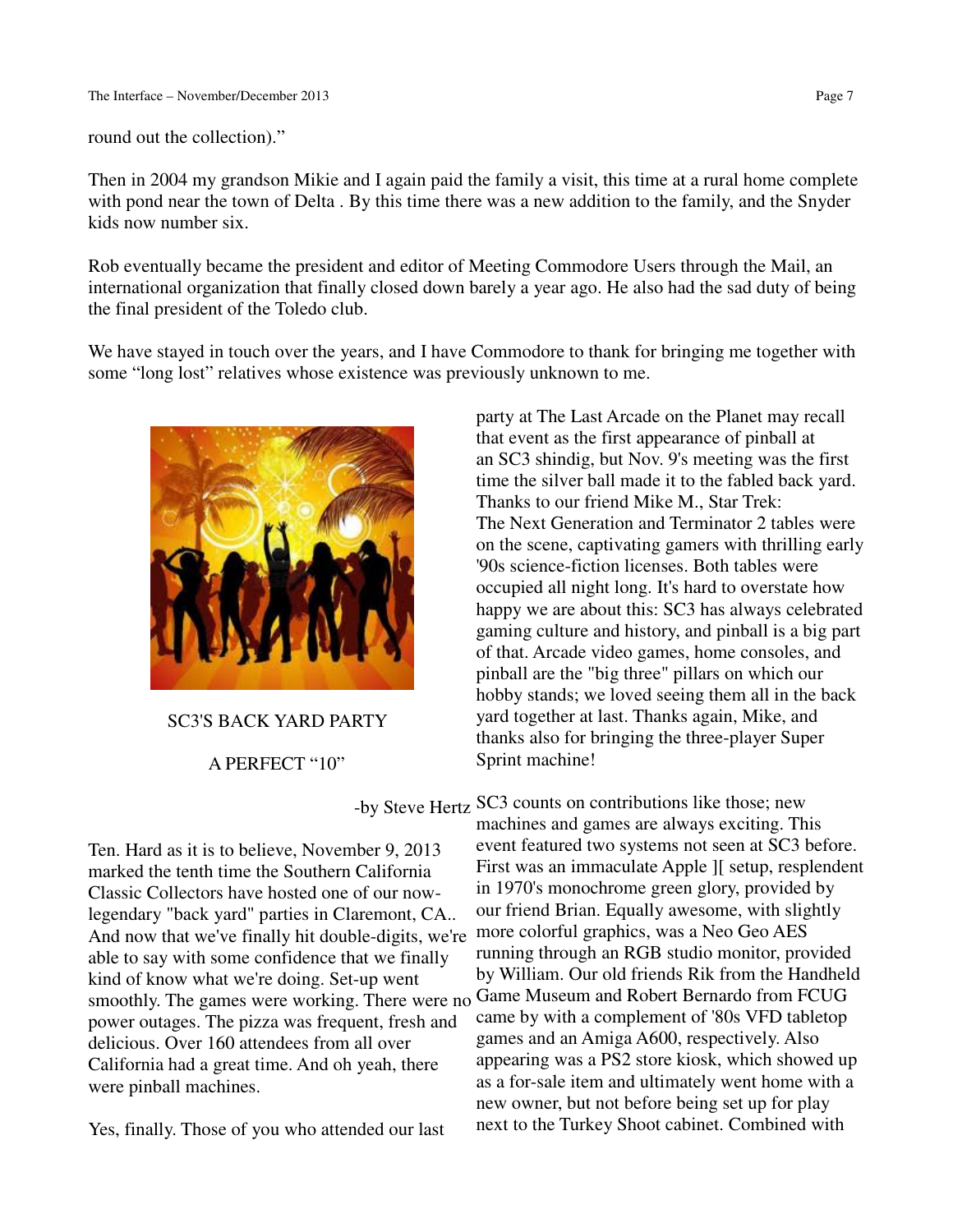the other 14 console setups, our home system tables were crammed to capacity and then some.

Once again, the N64 proved that four-player simultaneous mid-1990s gaming will live forever, as crowds gathered to play GoldenEye and Smash Bros. all night long. More than once we remarked on the diversity of the folks playing. Kids and adults, men and women alike were taking up the garishly-colored controllers, crowding together basked in the glow of the big N64 TV, and it was great to see. Naturally the other machines got a workout of their own. Near the end of the night we By July 1985, Commodore had everything going the NES Mega Man games – that's dedication!

Mike from GameGavel.com once again hosted a raffle of vintage gaming and retro items – including a super-awesome Batman Colorforms set! – with a Commodore's primary woes were always about Vectrex system as the grand prize. The twist: Mike money, and 1985 was no exception. Sales of the couldn't be on-hand at the start of the event, leaving Commodore 64 were still going strong, but the the SC3 organizers to sell tickets for part of the night. Somehow it worked out though, as a record number of tickets were sold. Was it the awesome prizes or Geoff's incredible salesmanship??

All in all, SC3 Back Yard #10 was a fantastic event chance in the marketplace. To make things worse, that made us remember why we love this hobby so the company had to deal with lawsuits from its much. Thanks to everyone who helped out (especially to Chris N. and Ian – set-up would not go so smoothly without you guys), and THANK YOU to everyone who attended and chipped in a donation to keep us going. Your support is always appreciated!

The next SC3 arcade party has yet to be announced, difficult to rush the production of the computer. but we're tentatively eyeing spring of 2014. As always, keep an eye on this site and our Facebook page for announcements. Until then, keep gaming! on sale until August of 1985.





# A HISTORY OF THE AMIGA PART 5

## POST-LAUNCH BLUES

-by Jeremy Reimer

On the cusp of greatness

saw somebody taking out the final boss from one offor it. The Amiga computer had been demonstrated in public to rave reviews, and everyone was excited at the potential of this great technology. That's when the problems started.

> price wars had slashed the profits on the little computer. The company had invested millions of dollars creating new and bizarre 8-bit computers that competed directly against the venerable C-64, such as the wholly incompatible Plus/4 that had no ousted founder, Jack Tramiel. Finally, Commodore had invested \$24 million to purchase Amiga outright, but as the computer had not gone on sale yet, there was no return on this investment. All these financial problems put a strain on the company's ability to get the Amiga ready to sell to the public. Without a lot of spare cash, it was Further software delays pushed back the launch as well. The end result was that the Amiga did not go

This wouldn't have been a huge problem, had Commodore been able to gather enough resources to ship the machine in quantity. Instead, production delays meant that the computers trickled off the assembly lines, and by October there were only 50 Amiga 1000 units in existence, all used by Commodore for demos and internal software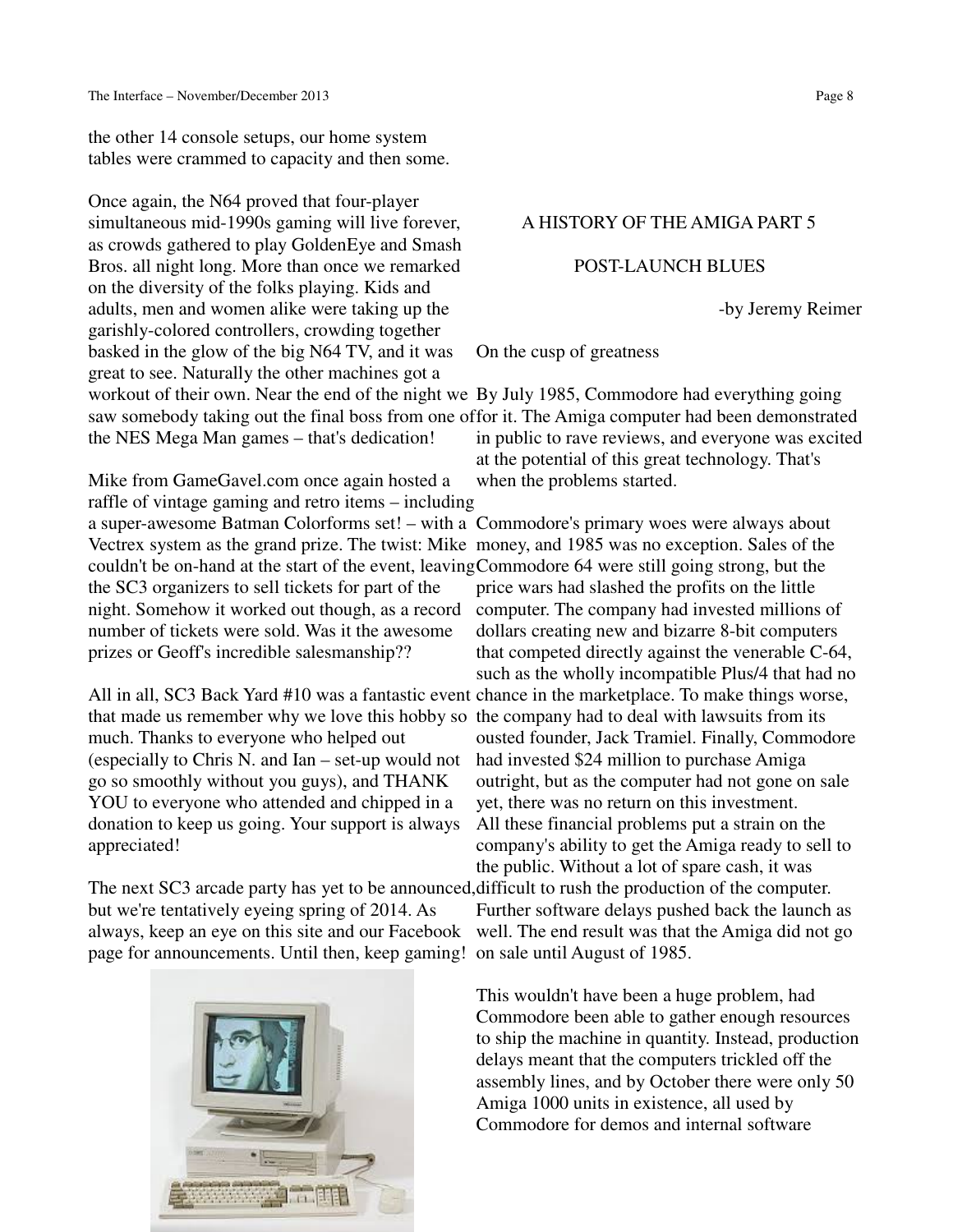### development.

This delay was doubly crippling, because Jack Tramiel had managed to rush the development of the Atari ST, using off-the-shelf chips and an operating system and GUI purchased from Digital Research. Tramiel was able to show the ST off at the January CES and started taking orders for the computer shortly thereafter. This sudden competition from Commodore's former CEO took new levels. everyone by surprise.

## Missing Christmas

Amiga 1000 computers did not start to appear in quantity on retail shelves until mid-November 1985. This was too late to make a significant impact on the crucial holiday buying season. Most new platform. Instead, what it got was a halfretailers make 40 percent or more of their yearly sales over the holidays, and Commodore had missed the boat. To make matters worse, the company was not really clear about how it was but marketing executives felt that the Amiga was better positioned as a serious business computer. Astoundingly, Commodore actually turned down Sears' offer to sell Amigas. Back in the 1980s, Sears was a major player in computer sales; I personally used to cherish parental shopping visits so that I could get my hands on the latest in computer technology. The Atari ST was sold there, way to the Commodore engineers, and soon the but the Amiga was not.

Even these blunders might have been mitigated had Commodore come up with some truly amazing advertising campaigns to drum up interest in the new computer. The delays gave the company extra time to do this, but what Commodore came up with growing up, you learned you faced a world full of was so awful that it sickened many of its own employees.

## Bad advertising

Because the Amiga was years ahead of its time compared to the competition, many Commodore executives believed that the computer would sell

itself. This was not — and has never been — true of any technology. When personal computers first came on the scene in the late 1970s, most people had no idea what they would be useful for. As a result, the only people who bought them initially were enthusiastic and technically skilled hobbyists — a limited market at best. It took a few killer applications, such as the spreadsheet, combined with an all-out marketing assault, to drive sales to

going to sell the computer. The Commodore 64 had computer monitor emanated a blinding light. It was been sold at big retail chains like Sears and K-Mart, a poor copy of Apple's famous 1984 advertisement The Amiga was in the same position in 1985. It was a multimedia computer before the term had been invented, but there were no killer applications yet. What it needed was a stellar advertising campaign, one that would drive enough sales to get software companies interested in supporting the hearted series of television ads that ran over Christmas and were never seen again. The first commercial had a bunch of zombie-like people shuffling up stairs towards a pedestal, from which a and failed to generate even a tiny amount of buzz in the industry.

> From there, things got worse. The next ad was a rip-off of the ending of 2001: A Space Odyssey and featured an old man turning into a fetus. Some pictures of the commercial's production made their "fetus on a stick" became a standard joke about their company's marketing efforts.

> Further advertising used black-and-white and sepia-toned footage of typical family home movies, with some vague narration, "When you were competition." Amiga did indeed face a world full of competition, but this kind of lifestyle avant-garde advertising was already being done — and being done much better — by Apple.

What Commodore really needed at that time was some simple comparative advertising. A picture of an IBM PC running in text mode on a green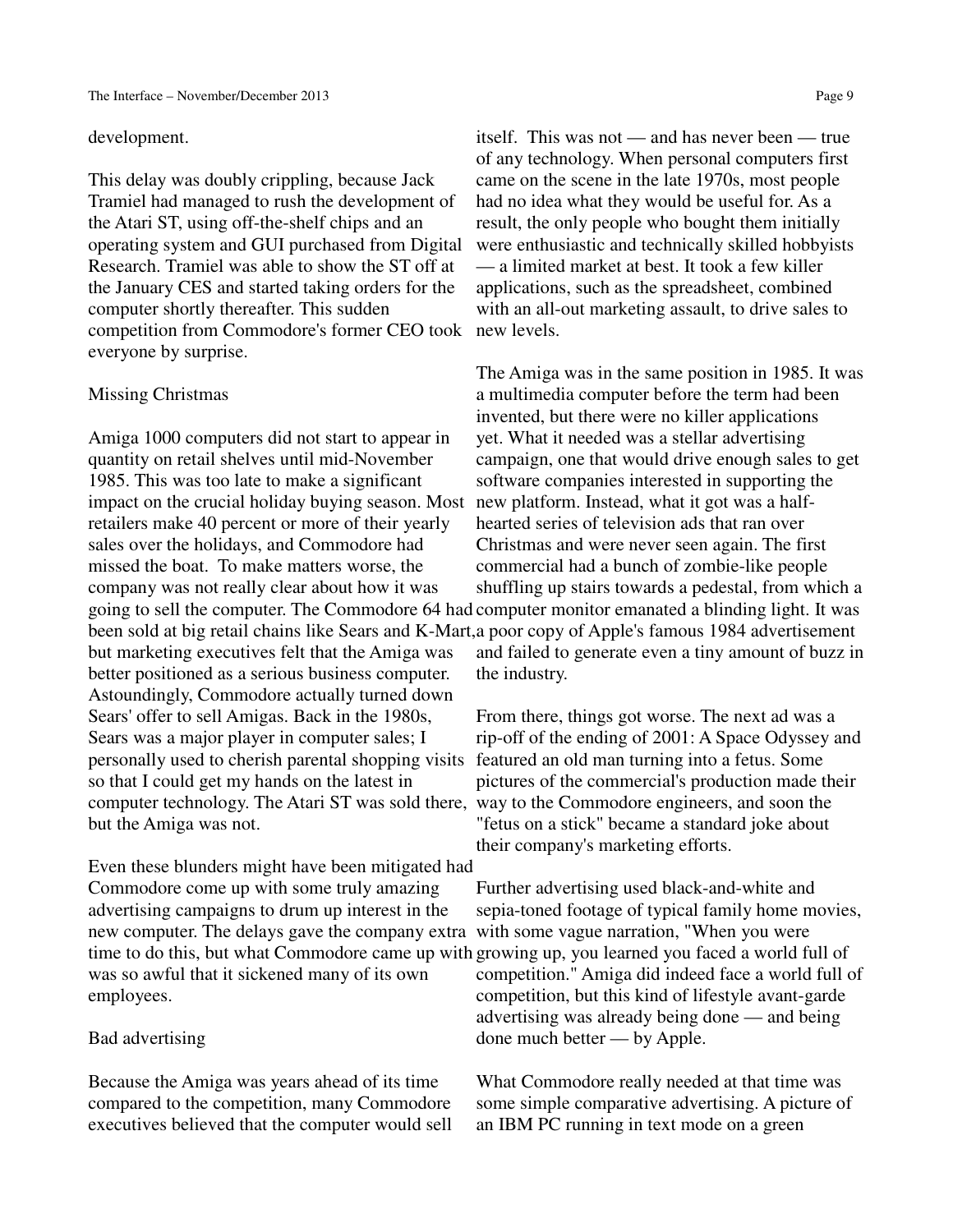full color, multitasking, animation, and sound. For Commodore revealed that it was moving between extra marks, you could even put prices under all three.

As a result of Commodore dropping the ball on production and marketing, the firm sold only 35,000 Amigas in 1985. This didn't help with the balance sheet, which was getting grim.

## Missing CES

Commodore had experienced a financial crunch at company could take such an advanced and the worst possible time. In the six quarters between powerful computer and fail to capitalize on it. September 1984 and March 1986, Commodore Business Machines International lost over \$300 million. Money was tight, and the bean-counters were in charge.

As a result, Commodore was a no-show for the January 1986 Consumer Electronics Show (CES).Ahoy! magazine reflected on this conspicuous absence:

Understand that the last four CES shows in a row, dating back to January 1984, Commodore's exhibit when the user pressed a certain combination of had been the focal point of the home computer segment of CES, the most visited computer booth at the show — as befitted the industry's leading hardware manufacturer. Their pulling out of CES

Commodore also missed the following computer dealer exhibition, COMDEX, as well as the June 1986 CES. The company had defaulted on its bank replaced with the message "Amiga: born a loans and could not get the bankers to lend any more money for trade shows.

The company's advertising also slowed to a trickle. second Easter Egg with the original message Thomas Rattigan, who was being groomed for the position as Commodore's CEO, recalled those troubling times. "Basically, the company was living up the text "We made the Amiga" on the screen. If hand to mouth," he said. "When I was there, they weren't doing very much advertising, because they couldn't afford it."

monochrome screen, then a Macintosh with its tiny This strategic retreat from the market had a hugely 9-inch monochrome monitor, then the Amiga with negative impact on Amiga sales. In February 1986, 10,000 and 15,000 Amiga 1000 computers a month. Jack Tramiel's Atari ST was beating the Amiga in sales figures, in signing up dealers, and worse still, in application support.

"They f\*\*\*\*\* it up"

Many Amiga engineers felt betrayed by Commodore's financial ineptitude and pathetic marketing efforts. They were disgusted that their Most of these bad feelings were confined to grumblings in the hallways, but some of them wound up hurting the Amiga directly.

One of the software engineers working on upgrades to Workbench, the Amiga's graphical desktop environment, decided he would "get back" at Commodore for its failure to properly market the Amiga. He programmed in a hidden message, commonly known as an "Easter Egg" in the software industry, that would only appear only keys simultaneously. The message was "We made the Amiga, they f\*\*\*\*d it up."

seemed like Russia resigning from the Soviet Bloc. but told the engineer (who remains nameless to this RJ Mical got a slight chuckle out of the message, day) that it was unacceptable, and he would have to take it out. The engineer relented, and when Mical checked the final code, the offending text had been champion." He thought that was the end of it.

> Little did he know that the engineer had added a encrypted inside. To get to the message, you had to hold down eight separate keys, which would pop you kept the keys held down, and were very dexterous or had a friend to help you, inserting a floppy in the drive would flash the latter part of the message for 1/60th of a second. The engineer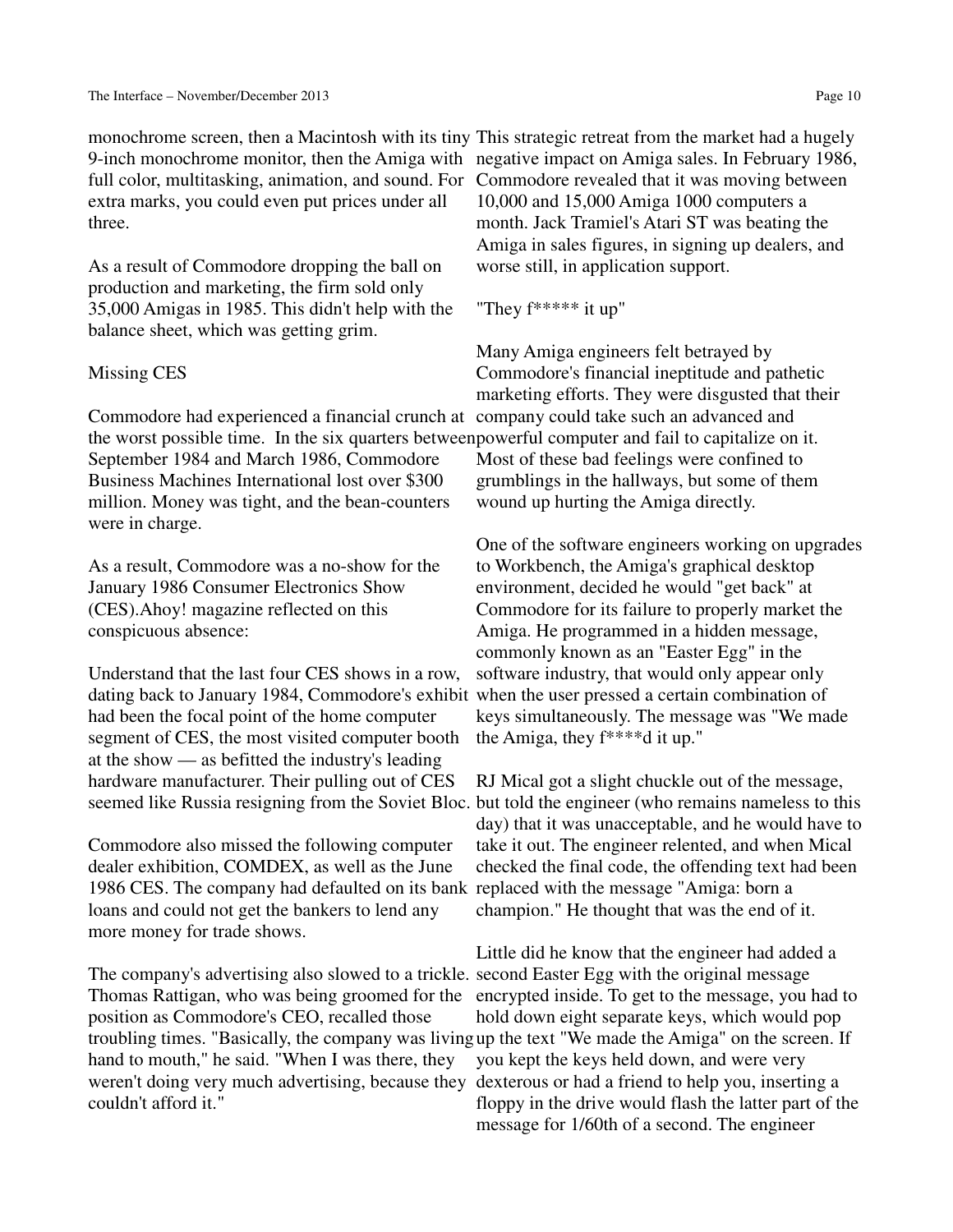thought that nobody would ever see this last part, but because the Amiga could output its graphics directly to video, you could just tape the whole experience and press pause on the VCR to see it.

The message was discovered embedded in the ROMs for the European PAL version of the Amiga Searching for stability 1000, just after the computer had gone on sale in and refused to sell the machines until replacement ROM chips were sent out that excised the offending message. The little joke by a single software engineer cost the Amiga over three months of sales in a major market and had ramifications that shook the whole company.

## Leaving Los Gatos

After the Easter Egg fiasco, Commodore management decided that they should move the Amiga team closer to headquarters so that they could keep a closer eye on their activities. The Amiga engineers were asked to move across the to West Chester, Pennsylvania.

Many of the engineers shrugged their shoulders and started packing, but for some this was the last straw. RJ Mical, the software guru who had written the Intuition programming interface and designed much of the Amiga's GUI, decided that his future would lie elsewhere. He wound up working as an independent contractor on Amiga peripherals and software, including an early video capture device called a frame grabber.

Despite his issues with Commodore, Mical still was proud of the role he played in developing the Amiga. "Those were such cool days, you just documentary author Brian Bagnall. "It was one of the most magical periods of my entire life working However, the initial stability problems hurt the at Amiga. God, what an incredible thing we did."

The father of the Amiga, Jay Miner, also refused to switch coasts. While he left Commodore as an

official employee, he continued to work as a consultant for them for many years. He also donated much of his time giving talks to Amiga user groups around North America, telling the story of how he brought his dream computer to life.

the United Kingdom. Managers at Commodore UK The trials and tribulations of Commodore Business pulled tens of thousands of Amigas off the shelves Machines International weren't the only problems that dogged the young Amiga computer. The initial release of the operating system was rushed, and as a result, the first Amiga 1000 machines shipped with many bugs in the OS. The "Guru Meditation" error that started as a joke in the Amiga offices would come to haunt many early Amiga users.

country, from their offices in Los Gatos, California, ST, which had much simpler operating systems that Because the OS lacked memory protection, a fatal error in the OS or even in an application could lock up the system completely, forcing a reboot. Users might be taking advantage of the multitasking abilities of the Amiga to run many programs at once, only to lose work in all of them when the machine went down. The PC, Macintosh, and Atari could only run one application at a time, did not suffer from this problem.

couldn't believe it," he would later tell Commodore keep their machines operating for weeks and even As a result, the Amiga gained a reputation for instability that would stay with the machine for many years to come. The lack of memory protection wasn't the real problem — an operating system with full memory protection can still be brought down by a bug in the OS itself, and an application that crashes all the time isn't useful even if the OS keeps running. The software engineers at Commodore worked tirelessly to track down these bugs and eliminate them, as did the application developers. Years later, most Amiga users would run many applications at once and months without crashing or requiring a reboot. reputation of the Amiga — and it carried this reputation for the rest of its life

Rattigan takes the reins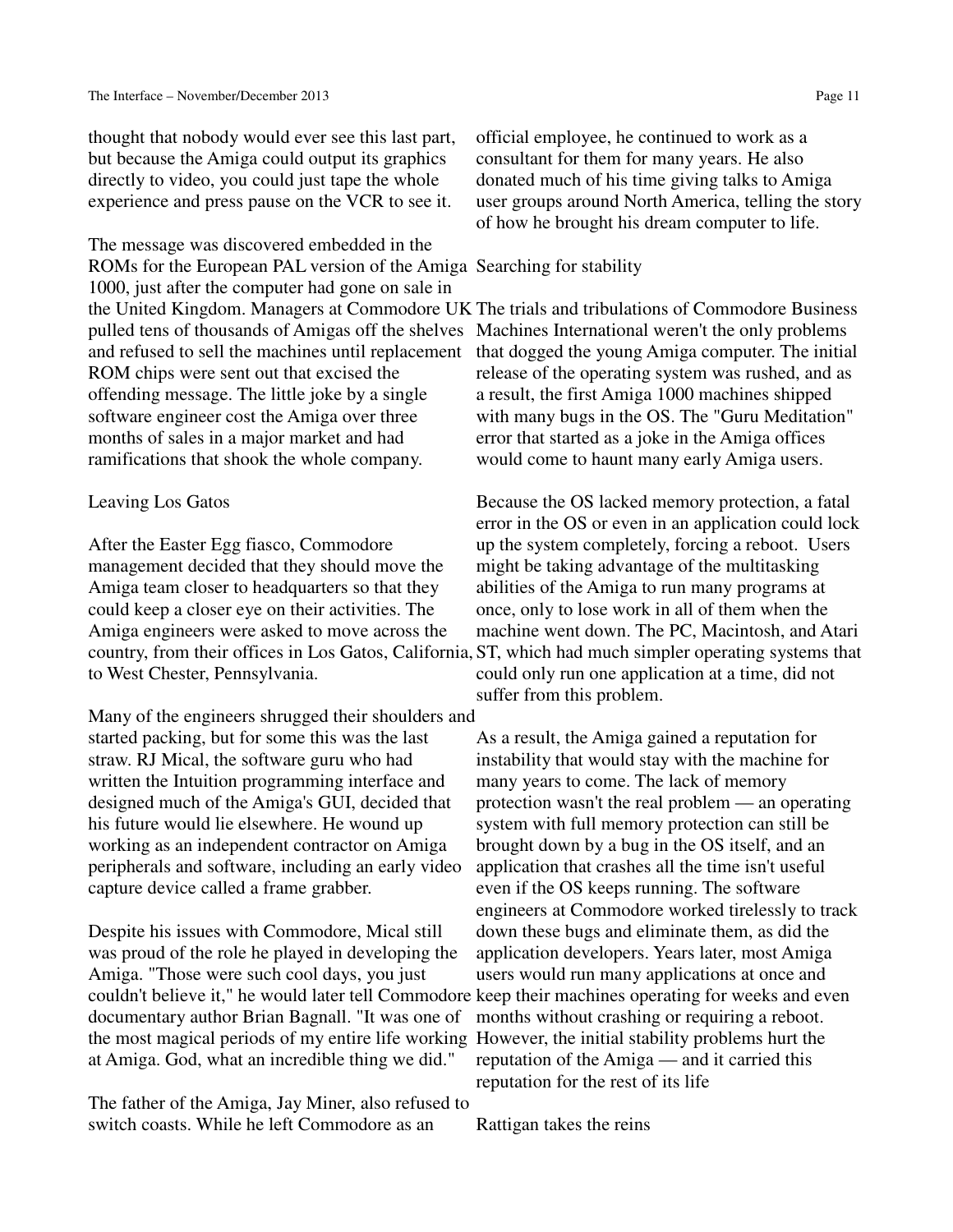What had seemed like such a promising start for the Amiga Computer had turned, at least early on, into something resembling a disaster. Yet all was not lost. There was still hope that the problems entire LCD development and manufacturing that plagued the platform and its owner could be Doing so, however, would necessitate a change in Commodore management.

The company, which had been thrown into such disarray when founder Jack Tramiel was unceremoniously booted out by the jet-setting financier Irving Gould, was currently being run by an uninspiring man named Marshall Smith. Smith arrived at his new company, but he was a good had come from the steel industry, where nothing much changes across decades, and was thoroughly Rattigan was given the title of Chief Operating unprepared for the task of running a computer company.

An indication of what kind of man Marshall Smith became President and CEO of Commodore was came at Commodore's 1985 Christmas party held at the Sunnybrook Ballroom in Pottstown, Pennsylvania. Drinking heavily, Smith started slam-dancing with a bunch of the engineers, including Greg Berlin, Bil Herd, and Bob Russell. For some reason, unknown to anyone but Smith, he ambitious plan that involved tackling every playfully slapped Herd in the face. Herd, who had also been drinking, replied with a slap of his own, but his right hand was in a plaster cast and his slap the company to profitability, he would cancel carried significantly more impact. As Smith staggered back under the weight of the blow, Herd simply said "Don't do that again." Smith said the only thing I think [Smith] was qualified to do," that it once dominated with the C-64. Lastly, he recalled Russell.

January 1985 CES, Commodore had shown off an 1000. innovative portable computer using an LCD screen. The laptop computer had a display that could show Rattigan would end up succeeding in every part of 16 lines of 80-column text, which compared favorably to the then-popular Tandy Model 100's 8 the brink of bankruptcy and back into profitability. lines and 30 columns. Commodore took orders for He would reinvigorate the Amiga platform by 15,000 units of the machine just at the show itself, splitting it into low-end and high-end models, each

addressed, and the Amiga given a chance to thrive. from his competition! Commodore had a chance to was when the CEO of Tandy/Radio Shack took Marshall Smith aside and told him that there was no money in LCD computers. Smith not only canceled the machine, but sold off Commodore's division, based solely on this dubiousm "advice" take an early lead in the emerging market of portable computers. Instead, the company would never produce a laptop again. The man intended to replace Marshall Smith was Thomas Rattigan, an executive from Pepsi who had once worked with then-Apple CEO John Sculley. Like Sculley, he knew little about computers when he listener and learned quickly. In late 1985, Officer (COO), reporting to Marshall Smith. Smith continued to bungle almost everything, and finally in February 1986 he was let go and Rattigan International. He was given a five-year contract that was set to expire on July 1, 1991.

nothing, and Herd was never disciplined for hitting Amiga that could be sold at a lower price and allow his boss. "Drinking and slam-dancing, that's about Commodore to reenter the home consumer market Smith certainly wasn't a good businessman. At the that was more powerful and expandable than the At last Rattigan could take on the task of righting the sinking ship that was Commodore. He had an problem that plagued the beleaguered computer company. Firstly, to stop the bleeding and restore irrelevant projects, sell off unimportant divisions, and be brutal about laying off employees. Secondly, he would push for a redesigned and cost-reduced would make a serious attempt to capture the more profitable high-end market by making a new Amiga

and it looked like it would be a smash success. That with different market possibilities. He would even his plan. He would bring Commodore back from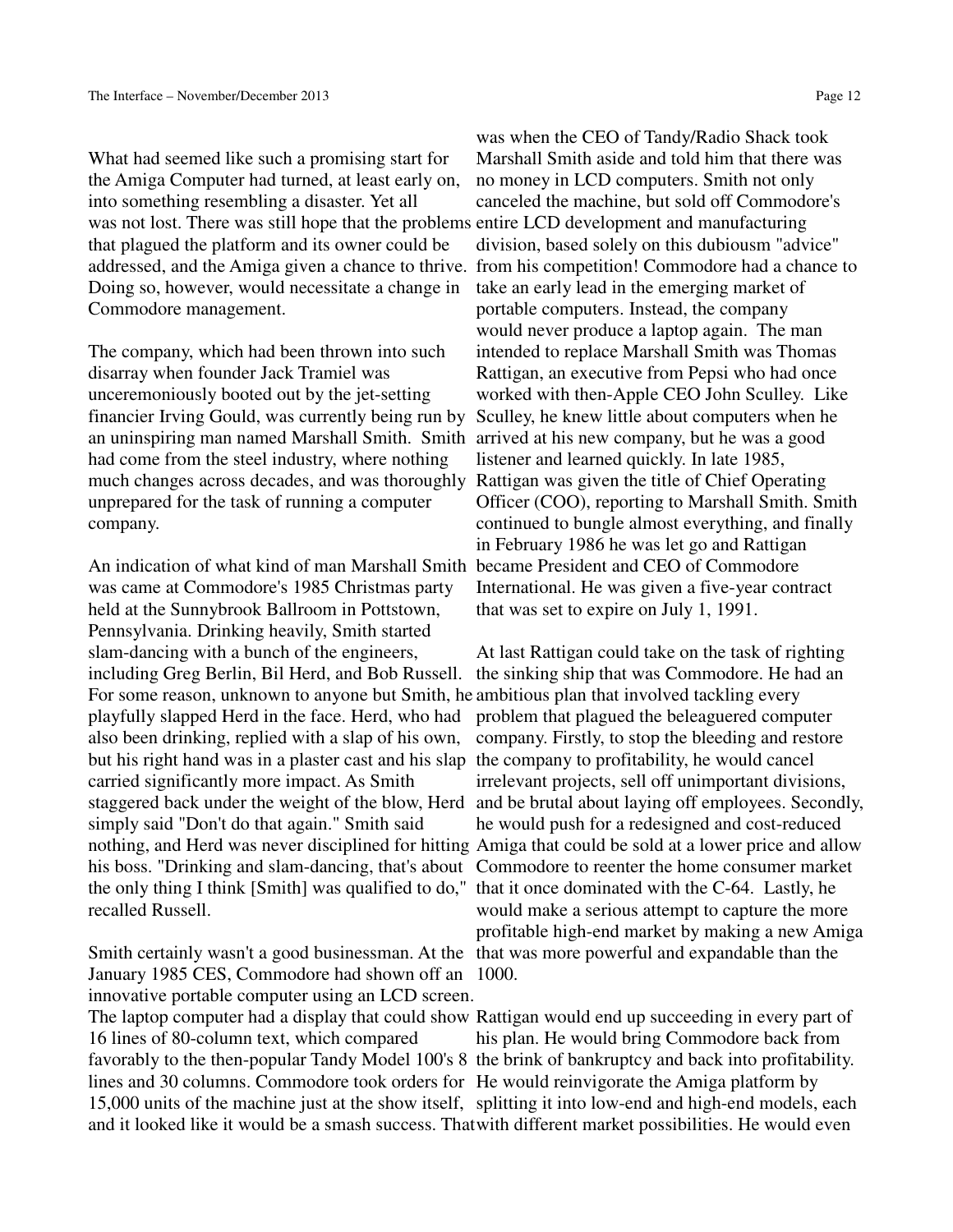preside over a new set of advertisements that, for the first time, properly showcased the power of the (Tune in to the next installment of the Amiga saga, Amiga. For all this effort, which Rattigan would achieve in and 2000, and learn the story behind Rattigan's a little under a year and half, he would be rewarded forced removal from Commodore.) not with a pay raise, a promotion, or even a pat on the back. Instead, Rattigan would be kicked to the curb, fired before he had even run out his contract. In his place would come vampires, creatures dedicated not to the success of Commodore or the Amiga, but in sucking them both dry until they turned into dust. in which we explore how Rattigan saved the company, witness the creation of the Amiga 500 - By Dick Estel INTRODUCTION

This is number six of a limited series of articles saluting some of our past members, people who have made a significant contribution to the club. Our more recent members did not have the pleasure of knowing these men and women, many of whom have passed on. However, they made a lasting impression on the club and the author.

Questions and comments to our web address, info@dickestel.com, are welcome.



Unlike the people I've written about up to now, Helen is presumably still alive. At least we have no information to the contrary, and last time we saw her she was in good health and probably under age 50.

We didn't keep track of when people joined the club, but Helen was with us for about five years in the late 1990s, and quickly became an important part of the club.

She was interested in many aspects of computing, but perhaps her main focus was on writing and GEOS. She took advantage of Ralph Parrott's offer to help club members with that challenging program, and gained a good skill level.

Although she contributed articles to the newsletter, she wanted an additional way to express herself, and started her own unofficial newspaper, which she produced and distributed to club members at her own expense. Taking the alternate name of J.R.R. Tolkien's Hobbit, she called her publication The